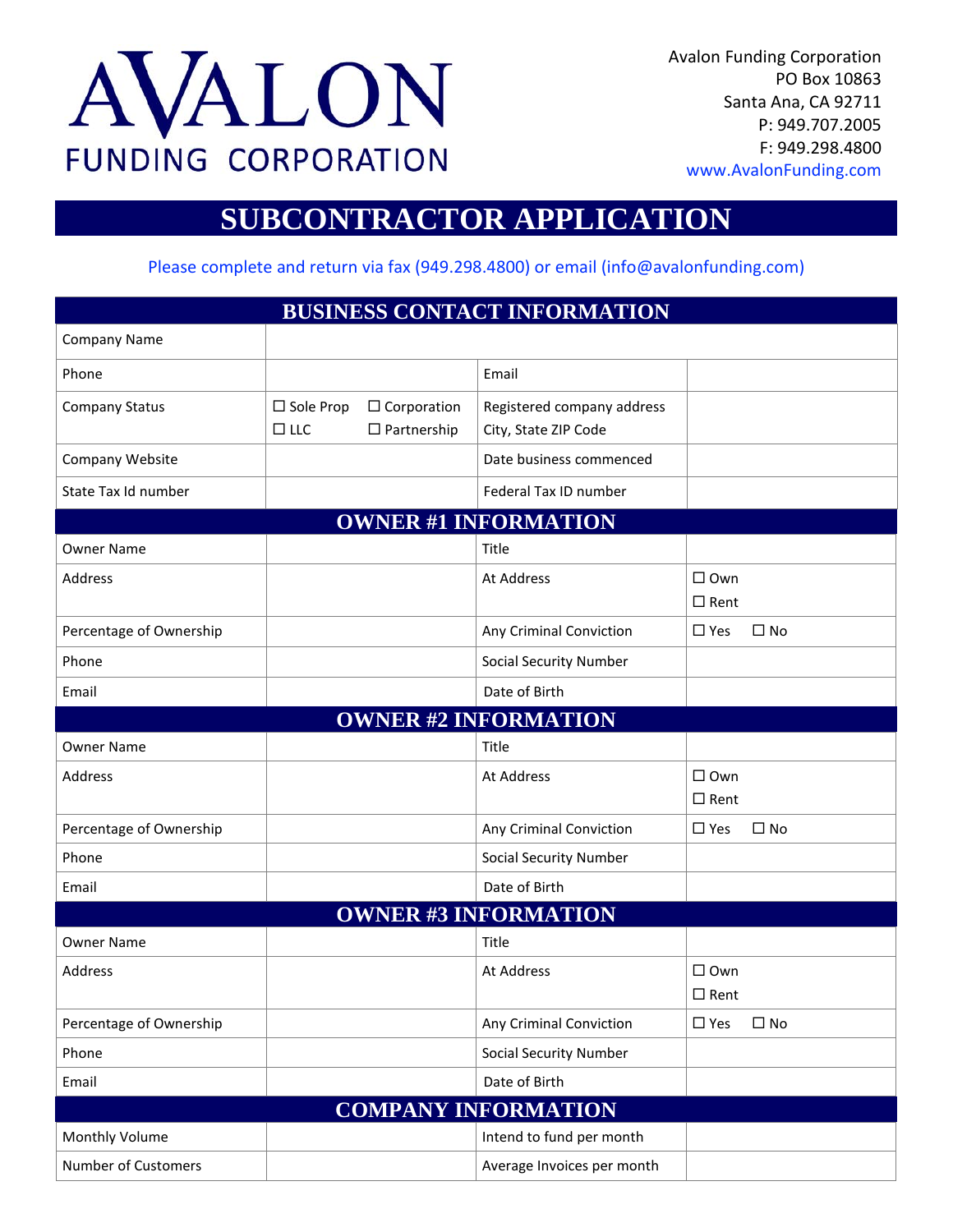| President of Company                                            |               |                  | Vice President of Company                             |               |              |  |
|-----------------------------------------------------------------|---------------|------------------|-------------------------------------------------------|---------------|--------------|--|
| Secretary of Company                                            |               |                  | <b>Operating Manager</b>                              |               |              |  |
| DBA Name and County Filed                                       |               |                  | DBA Name and County Filed                             |               |              |  |
| <b>Previous Business Names</b><br><b>Within Last Five Years</b> |               |                  | The Specific Services Your<br><b>Company Provides</b> |               |              |  |
| Percentage of Work<br>Subcontracted                             |               |                  | What Service is Typically<br>Subcontracted Out?       |               |              |  |
| 941 Taxes Filed                                                 | $\Box$ Yearly | $\Box$ Quarterly | Any Taxes Past Due                                    | $\square$ Yes | $\square$ No |  |
| Company Defaulted on a Loan                                     | $\square$ Yes | $\Box$ No        | Has Company Filed Bankruptcy                          | $\square$ Yes | $\square$ No |  |
|                                                                 |               |                  | <b>INSURANCE INFORMATION</b>                          |               |              |  |
| Insurance Agent                                                 |               |                  | <b>Phone Number</b>                                   |               |              |  |
| <b>Policy Number</b>                                            |               |                  | <b>General Liability Coverage</b>                     |               |              |  |
| Surety                                                          |               |                  | List of Bonded Jobs                                   |               |              |  |
| Capacity                                                        |               |                  |                                                       |               |              |  |
|                                                                 |               |                  | <b>BUSINESS BANKING RELATIONSHIP</b>                  |               |              |  |
| <b>Bank Name</b>                                                |               |                  | <b>Phone Number</b>                                   |               |              |  |
| <b>Address of Bank</b>                                          |               |                  | <b>Contact Name at Bank</b>                           |               |              |  |
|                                                                 |               |                  |                                                       |               |              |  |
| <b>Account Number</b>                                           |               |                  | <b>Routing Number</b>                                 |               |              |  |
|                                                                 |               |                  | PERSONAL BANKING RELATIONSHIP OF PRINCIPAL            |               |              |  |
| <b>Bank Name</b>                                                |               |                  | <b>Phone Number</b>                                   |               |              |  |
| Address of Bank                                                 |               |                  | <b>Contact Name at Bank</b>                           |               |              |  |
| <b>Account Number</b>                                           |               |                  | <b>Routing Number</b>                                 |               |              |  |
|                                                                 |               |                  | <b>SUPPLIER/TRADE REFERENCES</b>                      |               |              |  |
| Name                                                            |               |                  | Contact                                               |               |              |  |
| <b>Phone Number</b>                                             |               |                  | Address                                               |               |              |  |
| Name<br>2.                                                      |               |                  | Contact                                               |               |              |  |
| Phone Number                                                    |               |                  | Address                                               |               |              |  |
|                                                                 |               |                  |                                                       |               |              |  |
| Name<br>3.                                                      |               |                  | Contact                                               |               |              |  |
| <b>Phone Number</b>                                             |               |                  | Address                                               |               |              |  |
|                                                                 |               |                  |                                                       |               |              |  |
| <b>CURRENT FINANCING</b>                                        |               |                  |                                                       |               |              |  |
| Type of Financing<br>1.                                         |               |                  | <b>Financing Firm Name</b>                            |               |              |  |
| <b>Phone Number</b>                                             |               |                  | Amount Owed                                           |               |              |  |
| Secured                                                         | $\square$ Yes | $\square$ No     | Secured by                                            |               |              |  |
| <b>Type of Financing</b><br>2.                                  |               |                  | <b>Financing Firm Name</b>                            |               |              |  |
| <b>Phone Number</b>                                             |               |                  |                                                       |               |              |  |
|                                                                 |               |                  | Amount Owed                                           |               |              |  |